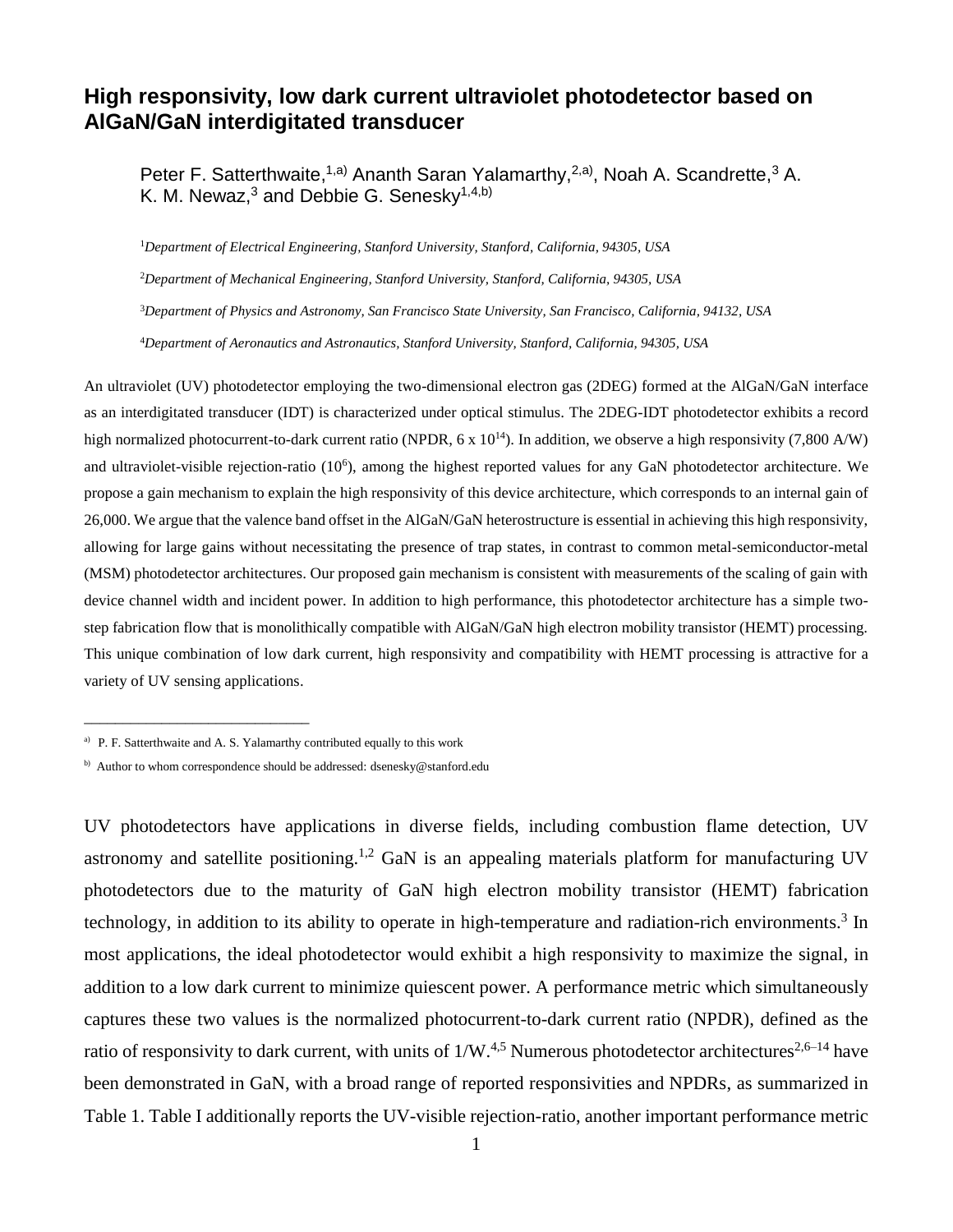which determines the cross-sensitivity of the photodetector to visible light. A distinction can be drawn between devices with a responsivity that corresponds to less than 100% quantum efficiency<sup>7,8</sup> (0.29 A/W for 365 nm illumination), and those with a responsivity that exceeds this value.  $6,9-13$  In the latter category of photodetectors, which includes photoconductors,  $^{10}$  phototransistors<sup>9,15</sup> and some metal-semiconductormetal (MSM) photodetectors,  $6,16$  an internal gain mechanism must exist where each incident photon induces more than one electron in the conduction band. The gain  $(G)$  is defined as the ratio of charge carriers to the photon flux: $17$ 

$$
G = \frac{hc}{e\lambda} \frac{I}{P} \tag{1}
$$

where I is the photocurrent,  $\lambda$  is the wavelength of incident radiation and P is the incident power. One particularly high gain photodetector architecture is the phototransistor; AlGaN/GaN phototransistors have been shown to achieve gains as high as 170,000.<sup>9</sup> Though these devices have a high gain, their fabrication requires the use of both n-and p-doped GaN.<sup>9</sup> Due to the high activation energies of all known acceptortype dopants in GaN,<sup>18</sup> it is desirable to fabricate photodetectors which do not require doping. It is further desirable to fabricate devices compatible with HEMT fabrication, in order to leverage mature GaN technology and enable monolithic integration. Previous HEMT photodetectors, <sup>11,19</sup> which leverage the modulation of the AlGaN/GaN 2DEG sheet density under UV illumination, have been shown to have a high gain, however such devices also have high dark current, leading to some of the lowest NPDRs among reported devices  $(\sim 10^6)$ . Recent work<sup>12,13</sup> has shown that by introducing an intrinsic GaN channel between two 2DEG electrodes, a high NPDR can be achieved. Understanding the gain mechanism of such photodetectors is important for maturing this promising class of devices.

In this work, we present such a device with a record high NPDR  $(6x10^{14})$ . In addition, the device has a responsivity  $(7,800 \text{ A/W})$ , and UV-visible rejection-ratio  $(10^6)$  that are among the highest reported values. We propose that our device has a similar gain mechanism to that of a phototransistor, in a device architecture that is significantly simpler to fabricate, requiring two masks, and no doping. Evidence for this gain mechanism is provided by investigating the scaling of gain with channel length and incident power.

Devices were fabricated on an AlGaN/GaN-on-Si wafer (DOWA, Inc.) grown by metal-organic chemical vapor deposition (MOCVD). The III-nitride stack, illustrated schematically in Fig. 1a, consists of a 1.5-µm-thick strain management buffer structure and an active 1.2-µm-thick GaN layer grown on top of Si (111). Subsequent to the growth of the GaN layer, formation of the 2DEG was accomplished by growing an epitaxial stack consisting of a 1-nm-thick AlN spacer, 30-nm-thick  $Al_{0.25}Ga_{0.75}N$  barrier layer and 1-nm-thick GaN capping layer. This wafer has a manufacturer specified 2DEG mobility of 1,400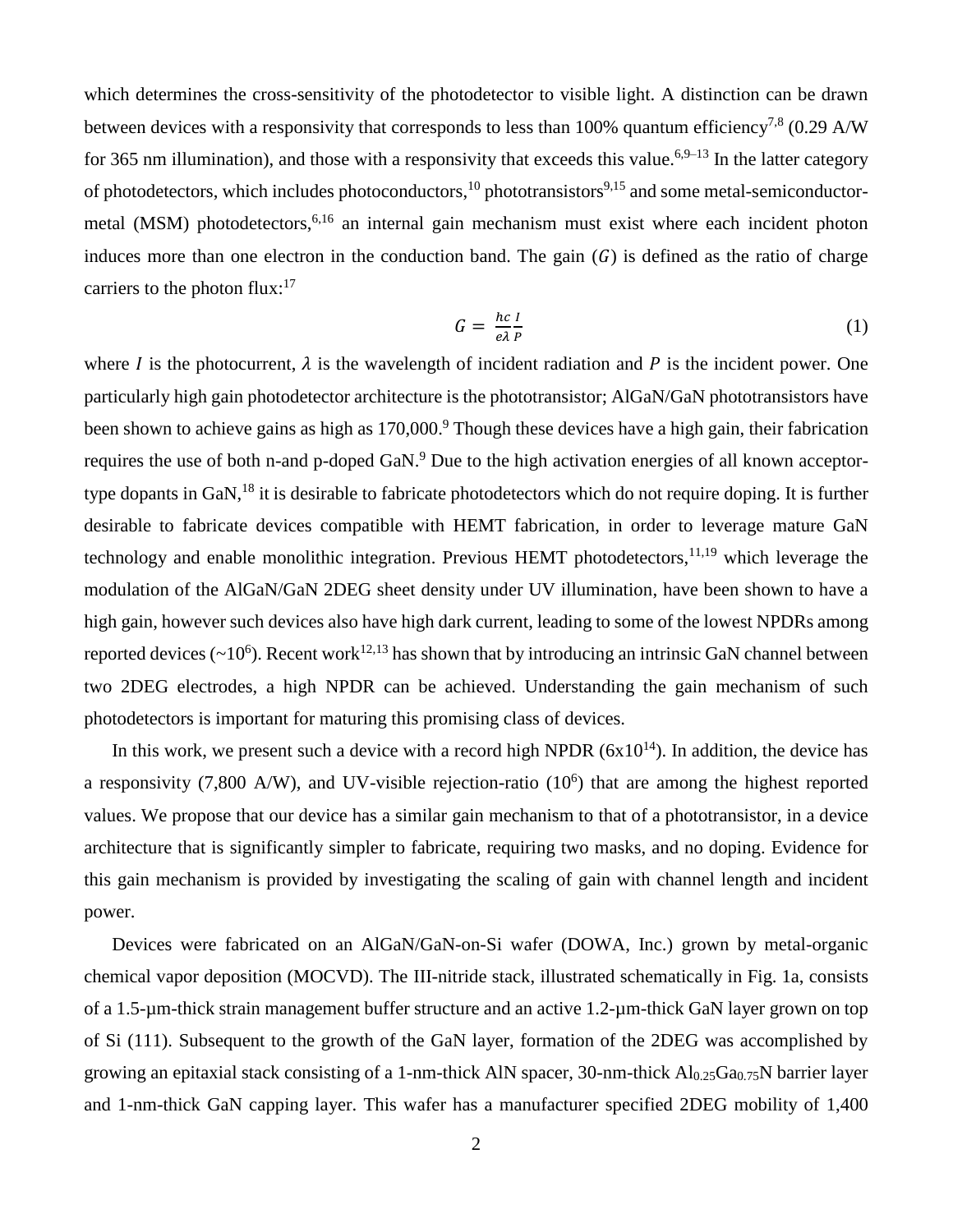$\text{cm}^2/\text{V-s}$  and sheet density of  $1x10^{13} \text{ cm}^{-2}$  at room temperature. As shown in Fig. 1b, an array of 2DEG interdigitated transducers (2DEG-IDT) was fabricated by etching AlGaN 2DEG mesa electrodes. These 5-µm-wide 2DEG electrodes were separated by 5-µm-wide intrinsic (un-intentionally doped below  $10^{16}$ ) cm<sup>-3</sup>) GaN buffer channels. Post mesa isolation, a standard Ti/Al/Pt/Au Ohmic metal stack was deposited, and activated with a 35 second, 850°C anneal.<sup>20</sup> After this two-step process, the fabrication of the 2DEG IDT photodetectors was completed, however it should be noted that the wafer received subsequent processing for co-fabricated devices. In particular, standard MSM photodetectors were fabricated on the GaN buffer, using the same geometry as the 2DEG-IDT photodetectors. These devices (Pd-MSM) had Pd/Au (40 nm/10 nm) metal fingers in place of the AlGaN mesa electrodes for comparison studies.

Responsivity measurements were taken using a 365 nm UV lamp and semiconductor parameter analyzer (henceforth Setup I). All presented measurements were taken at room temperature. The results of these measurements for a characteristic 2DEG-IDT and Pd-MSM device under 1.5 mW/cm<sup>2</sup> optical power are shown in Fig. 2a. While both devices have a comparable, low dark current of ~10 pA, the 2DEG-IDT device has significantly higher photocurrent, corresponding to a responsivity of 2,500 A/W at 5 V, in contrast to the 0.78 A/W responsivity observed in the MSM photodetector at the same bias voltage. Though the 2DEG-IDT device has significantly higher responsivity, both devices have a responsivity which exceeds the 100% quantum efficiency limit (0.29 A/W for 365 nm illumination), indicating the presence of a gain mechanism in both devices.

To further probe the gain mechanism in the 2DEG-IDT device, we measured responsivity while varying the UV intensity across four orders of magnitude. These measurements are presented in Fig. 2b. Measurements with incident power above 0.010 mW/cm<sup>2</sup> were DC measurements performed with Setup I, and those with power below  $0.010 \text{ mW/cm}^2$  were AC measurements, performed using a lock-in amplifier and a monochromated optical beam chopped at 200 Hz (henceforth Setup II). These data show that as power increases from 0.15  $\mu$ W/cm<sup>2</sup> to 110  $\mu$ W/cm<sup>2</sup>, the responsivity increases dramatically by greater than 4 orders of magnitude, peaking at 7,800 A/W. Above 110  $\mu$ W/cm<sup>2</sup>, the responsivity decreases slightly to 2,500 A/W at 1.5 mW/cm<sup>2</sup> This increase in responsivity with increasing incident power, and subsequent saturation is consistent with previous reports of high gain GaN MSM photodetectors, <sup>16</sup> however opposite of the trend seen in phototransistors.<sup>9</sup>

Measurements of the transient response of the 2DEG-IDT device were conducted using Setup I with an optical chopper operating at 5 Hz. These measurements, presented in Fig. 2c, demonstrate rise and fall times of 32 ms and 76 ms, respectively, here defined as the time it takes the photocurrent to go from 10% to 90% of its final value. It is also observed that within a 200 ms window the photocurrent does not recover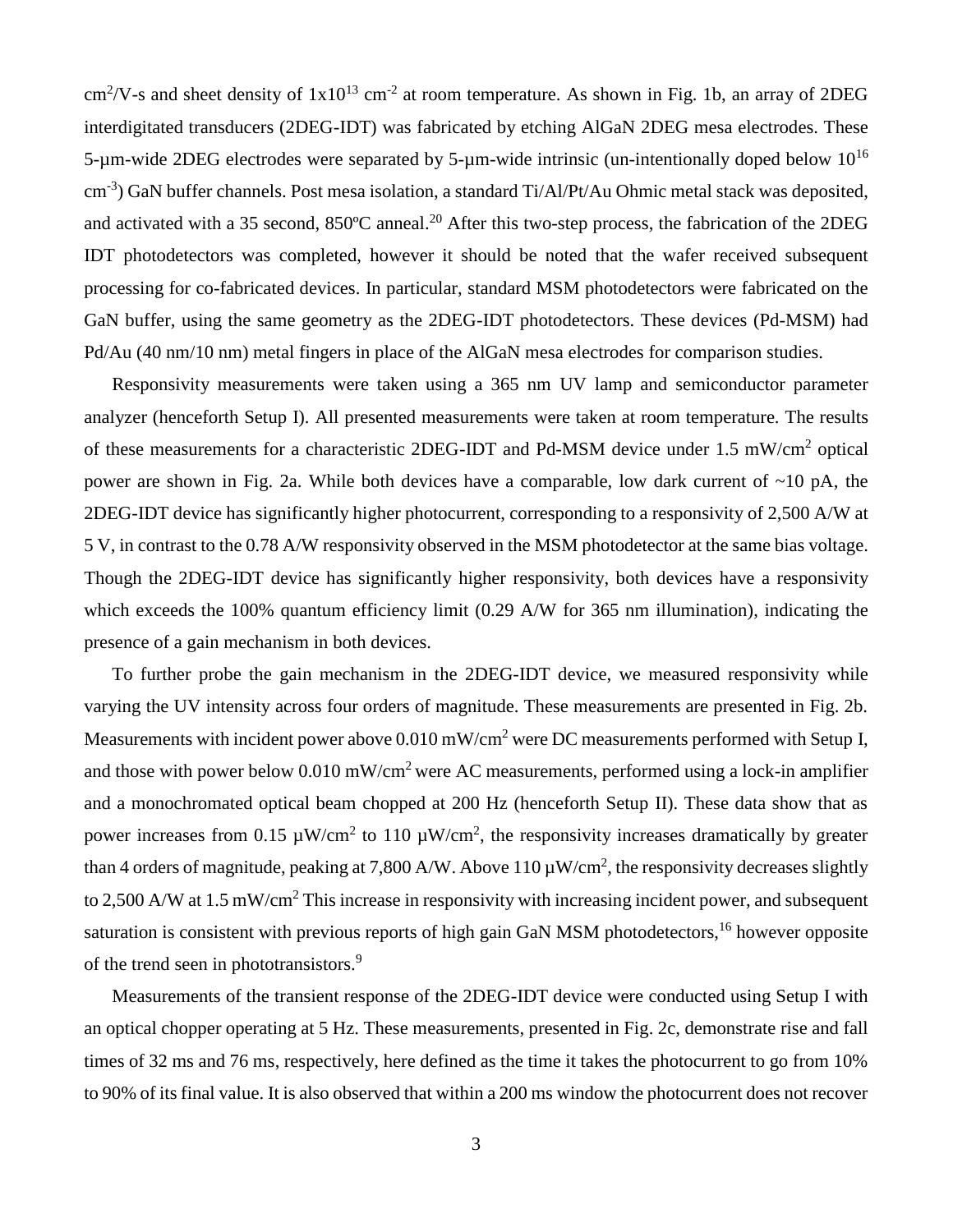to its ~10 pA dark state value, indicating the presence of persistent photoconductivity,<sup>21</sup> common to AlGaN/GaN 2DEG photodetector devices. These rise and fall times are long relative to MSM photodetectors with no internal gain,<sup>2</sup> however they present a significant improvement on the 20 s rise and 60 s fall time observed in a photoconductor with comparable gain to our 2DEG-IDT device.<sup>10</sup>

Measurements of responsivity as a function of wavelength were also performed using Setup II. These data, shown in Fig. 2d, demonstrate a high UV-visible rejection ratio of  $4 \times 10^6$ , with a peak responsivity at ~362 nm. The broadband light source used in this measurement had a roughly constant intensity between 1 and 3  $\mu$ W/cm<sup>2</sup> below the peak responsivity at 362 nm, and an increasing intensity between 3 and 28  $\mu$ W/cm<sup>2</sup> as the wavelength increased from 362 to 430 nm. Because the responsivity of the 2DEG-IDT photodetector increases with incident power (as seen in Fig. 2), this measurement underestimates the true UV-visible rejection ratio. The band-pass nature of the spectral responsivity of this photodetector, where the responsivity decreases at wavelengths both below and above the GaN band gap (~365 nm), is consistent with previous reports of phototransistors,  $9.15$  indicating a similar gain mechanism in both devices.

We seek to explain the gain observed in both device architectures, in particular the extraordinarily high gain of 26,000 observed in the 2DEG-IDT. In order to understand the scaling laws of the gain mechanisms in MSM and 2DEG-IDT photodetectors, devices were fabricated where the intrinsic GaN channel length between the Pd and 2DEG electrodes was varied from 4 to 20 µm. Optical microscope images of the MSM and 2DEG-IDT structures are shown in the inserts of Fig. 3a and 3b respectively. Figures 3a and 3b show the gain vs.  $1/L^2$ , where *L* is the spacing between the Pd and 2DEG electrodes respectively. These data show that while there is a clear linear relation, with zero y-intercept, between gain and  $1/L^2$  for the 2DEG-IDT photodetectors (Fig. 3b), the same relation does not describe the gain vs.  $1/L<sup>2</sup>$  relation in the MSM photodetectors (Fig. 3a). This difference in length scaling, in addition to the vastly different response magnitudes, implies that different gain mechanisms are present in these two types of devices.

In the standard model of gain in photoconductors, which has been used by Kumar *et al*. <sup>13</sup> to describe the gain of an InAlN/GaN device with a similar architecture to this work, gain is due to carrier accumulation that is limited by recombination, leading to the following scaling law:  $G = \mu_e \tau_r V / L^2$ , where  $\mu_e$  is the electron mobility,  $\tau_r$  is the recombination time and V is the applied voltage. Though this model reproduces the appropriate  $1/L^2$  dependency, using a bulk mobility of 900 cm<sup>2</sup>/V-s, which is appropriate for our unintentional doping concentration,  $^{22}$  a recombination time of  $\sim$ 3 us is required to fit our data. This value is three orders of magnitude larger than the previously reported ~6 ns minority carrier lifetimes in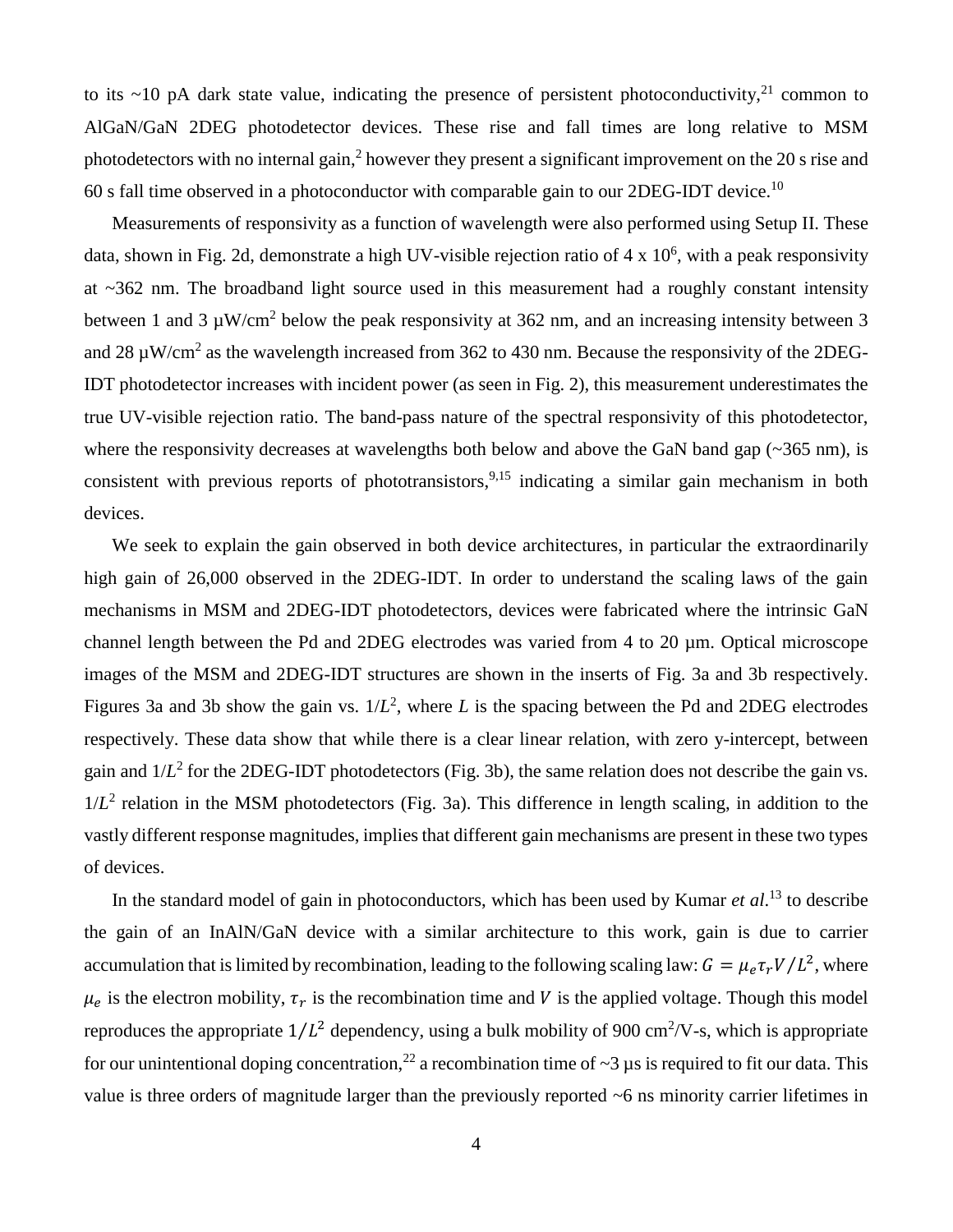GaN.<sup>23</sup> Because the  $\sim$ 3 µs recombination time required to fit the standard model is unreasonable, a different gain mechanism is needed to describe the behavior of our 2DEG-IDT devices.

The proposed gain mechanism is schematically illustrated in the band diagram for a 2DEG-IDT photodetector presented in Fig. 3d. In the 2DEG-IDT device, an AlGaN/GaN valence band offset creates an energetic barrier which leads to hole accumulation at this interface. This hole accumulation leads to an electrostatic lowering of the energetic barrier for electrons in the 2DEG to escape the quantum well and enter the conduction band (dashed line in Fig. 3d). Using only the lowermost sub-band, the number of carriers per unit volume with sufficient energy to escape the 2DEG quantum well can be approximately written as:

$$
n_e(\phi_b) \approx \frac{k_b T m^*}{\pi \hbar^2} \exp\left(-\frac{q(\phi_b - \Delta \phi_b)}{k_b T}\right) \tag{2}
$$

where  $m^*$  is the effective mass,  $\phi_b$  is the energy separation between the Fermi level in the 2DEG and the top of the GaN conduction band in the dark state, and  $\Delta\phi_b$  is the barrier lowering due to photon-induced hole accumulation (Fig. 3d). Assuming that all electrons with sufficient energy enter the conduction band, and that electron conduction between the 2DEG electrodes is due to drift, the gain is found to be:

$$
G = \frac{n_e(\phi_b)}{n_{ph,tot}} \frac{\mu_e V}{L} \tag{3}
$$

where  $n_{ph, tot}$  is the total number of photons incident on the device. Evidence for a drift model comes from the fact that the photocurrent shown in Fig. 2a is approximately linear with applied voltage. This drift model can further explain the  $1/L^2$  dependency of gain if  $n_e(\phi_b) \propto F_{ph}$ , where  $F_{ph}$  is photon flux per unit area, because  $n_{ph, tot} = F_{ph}L$ . Using a mobility of 900 cm<sup>2</sup>/V-s, the barrier height required to explain the observed photocurrents is ~150 meV. This order of magnitude is consistent with theoretical values for  $\phi_b$ , calculated to be ~100 meV using a commercial Schrödinger-Poisson solver.<sup>24</sup> The exponential nature of the model in Equation (2) further explains the observation in Fig. 2b, where increasing incident power increases responsivity, up to a point of saturation. At low incident powers, when  $\phi_b - \Delta \phi_b \approx \phi_b$ , small changes in  $\Delta \phi_b$  lead to small changes in the number of conduction electrons. However, when  $\phi_b - \Delta \phi_b$ is lowered at high incident powers, the same small change in  $\Delta \phi_b$  will lead to an exponentially larger change in the number of conduction electrons. This continues until reaching a point of saturation where non-idealities, such as increased recombination in the channel and the AlGaN/GaN interface, lead to a divergence from this model. This gain mechanism is similar to that of a phototransistor, where minority carrier accumulation in the base lowers the base-emitter energetic barrier, allowing more majority carriers to be injected from the emitter.<sup>17</sup>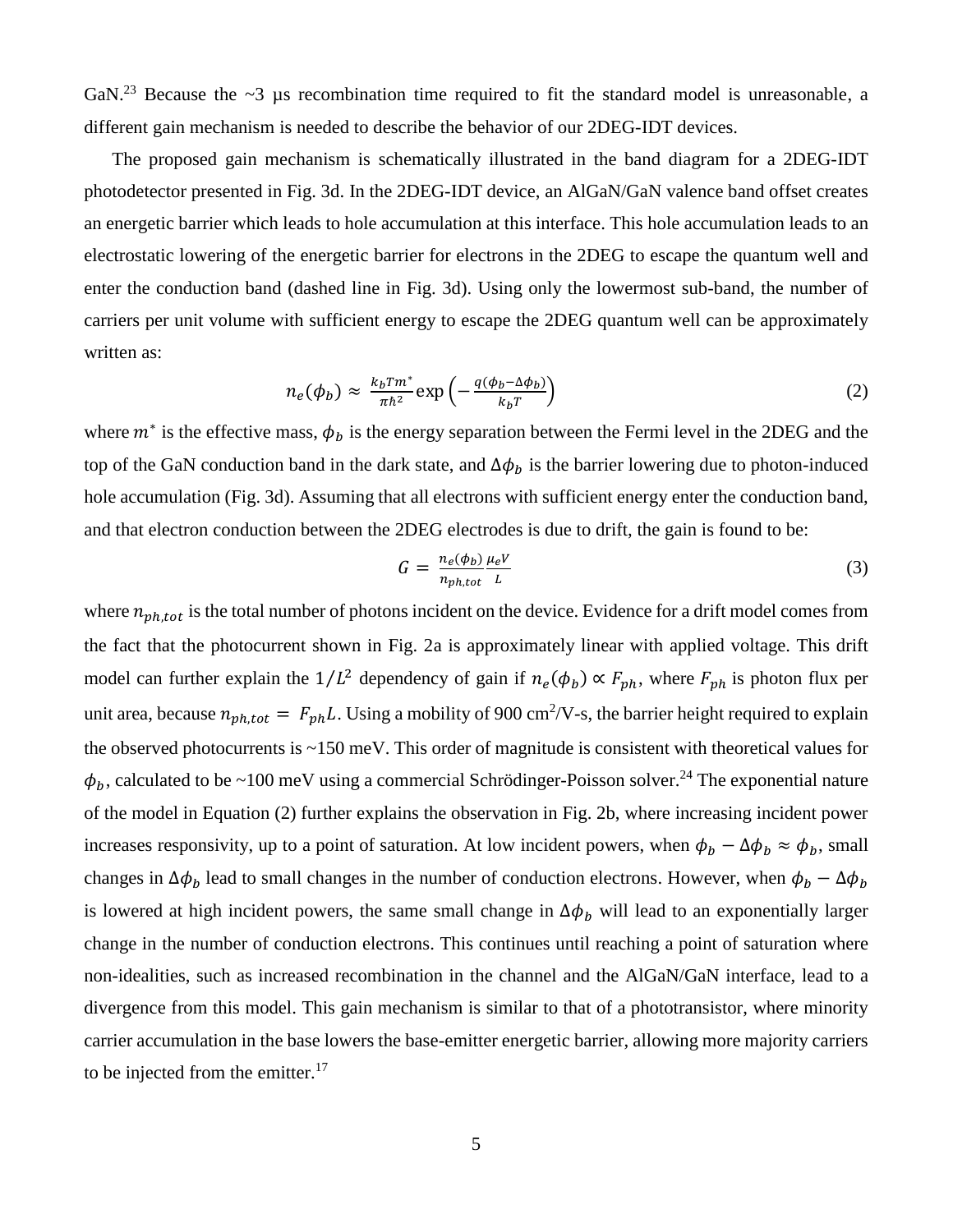The band structure of an MSM photodetector, schematically illustrated in Fig. 3c has no barrier to hole conduction into the metal, in contrast to the 2DEG-IDT device. Thus, in order for spatial hole accumulation to occur, which is necessary to achieve a gain greater than unity,  $25$  a trap state must exist at the metal contact. The gain due to such a trap state would be limited by the density of trap states and the de-trapping time, thus the assumption  $n_e(\phi_b) \propto F_{ph}$  is unlikely to hold. This explains the fact that gain in the Pd-MSM photodetector is not linearly proportional to  $1/L<sup>2</sup>$ . Though trap states could exist at the AlGaN/GaN interface, the difference in the scaling of the gain with length in these devices indicates that trap states do not play the same role in determining the gain of the 2DEG-IDT device as they do in the Pd-MSM device.

In conclusion, we demonstrated a 2DEG-IDT photodetector with a record high NPDR  $(6x10^{14})$ , in addition to a high responsivity (7,800 A/W) and UV-visible rejection-ratio ( $10^6$ ). The observed 32/76 ms rise/fall times present significant improvements on the 20/60 s rise/fall times seen in a photoconductor with comparable gain. We argue that the gain mechanism in this device is similar to that of a phototransistor, where spatial hole accumulation leads to a lowering of the energy barrier for electrons entering the conduction band. This mechanism is consistent with the scaling of gain with incident power and device channel length. The simple, two-mask fabrication process further allows for monolithic integration of our device with AlGaN/GaN HEMTs, enabling on-chip integration of optical sensing systems using this material platform.

This work was supported by the National Science Foundation (NSF) Engineering Research Center for Power Optimization of Electro Thermal Systems (POETS) under Grant EEC-1449548. N.A.S and A.K.M.N. acknowledge the support from the National Science foundation grant ECCS-1708907. The devices were fabricated in the Stanford Nanofabrication Facility (SNF), which was partly supported by the NSF as part of the National Nanotechnology Coordinated Infrastructure (NNCI) under award ECCS-1542152.

## **References**

<sup>1</sup> H. Chen, K. Liu, L. Hu, A.A. Al-Ghamdi, and X. Fang, Mater. Today **18**, 493 (2015).

<sup>2</sup> E. Monroy, F. Omnès, and F. Calle, Semicond. Sci. Technol. **18**, R33 (2003).

<sup>3</sup> R.A. Miller, H. So, H.C. Chiamori, A.J. Suria, C.A. Chapin, and D.G. Senesky, Rev. Sci. Instrum. **87**, 095003 (2016).

<sup>4</sup> C.O. Chui, A.K. Okyay, and K.C. Saraswat, IEEE Photonics Technol. Lett. **15**, 1585 (2003).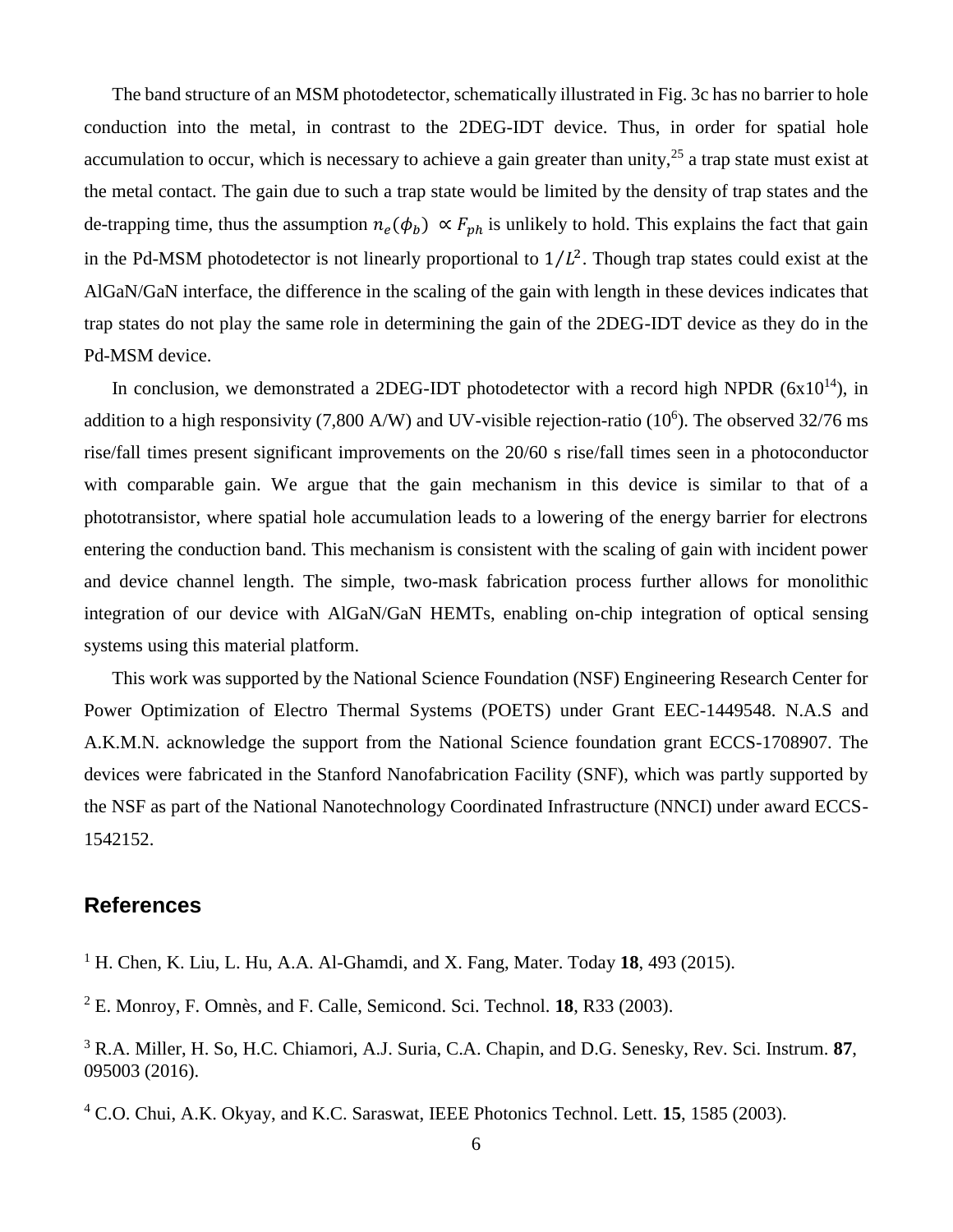Y. An, A. Behnam, E. Pop, and A. Ural, Appl. Phys. Lett. **102**, 013110 (2013).

S. Chang, M. Chang, and Y. Yang, IEEE Photonics J. **9**, 6801707 (2017).

 G.Y. Xu, A. Salvador, W. Kim, Z. Fan, C. Lu, H. Tang, H. Morkoç, G. Smith, M. Estes, B. Goldenberg, W. Yang, and S. Krishnankutty, Appl. Phys. Lett. **71**, 2154 (1997).

T. Tut, M. Gokkavas, A. Inal, and E. Ozbay, Appl. Phys. Lett. **901**, 163506 (2007).

 W. Yang, T. Nohava, S. Krishnankutty, R. Torreano, S. McPherson, and H. Marsch, Appl. Phys. Lett. , 978 (1998).

 L. Liu, C. Yang, A. Patanè, Z. Yu, F. Yan, K. Wang, H. Lu, J. Li, and L. Zhao, Nanoscale **9**, 8142 (2017).

M.A. Kahn, M.S. Shur, Q. Chen, J.N. Kuznia, and C.J. Sun, Electron. Lett. **31**, 398 (1995).

<sup>12</sup> M. Martens, J. Schlegel, P. Vogt, F. Brunner, R. Lossy, J. Würfl, M. Weyers, and M. Kneissl, Appl. Phys. Lett **98**, 211114 (2011).

<sup>13</sup> S. Kumar, A.S. Pratiyush, S.B. Dolmanan, S. Tripathy, R. Muralidharan, and D.N. Nath, Appl. Phys. Lett. **111**, 251103 (2017).

Z. Alaie, S.M. Nejad, and M.H. Yousefi, Mater. Sci. Semicond. Process. **29**, 16 (2014).

M.L. Lee, J.K. Sheu, and Y.R. Shu, Appl. Phys. Lett. **92**, 053506 (2008).

F. Xie, H. Lu, X. Xiu, D. Chen, P. Han, R. Zhang, and Y. Zheng, Solid. State. Electron. **57**, 39 (2011).

 S.M. Sze and K.K. Ng, *Physics of Semiconductor Devices* (John Wiley & Sons, Inc., Hoboken, NJ, USA, 2006).

F. Mireles and S.E. Ulloa, Phys. Rev. B **58**, 3879 (1998).

Z.H. Zaidi and P.A. Houston, IEEE Trans. Electron Devices **60**, 2776 (2013).

M. Hou and D.G. Senesky, Appl. Phys. Lett. **105**, 081905 (2014).

M.T. Hirsch, J.A. Wolk, W. Walukiewicz, and E.E. Haller, Appl. Phys. Lett. **71**, 1098 (1997).

M. Shur, B. Gelmont, and M. Asif Khan, J. Electron. Mater. **25**, 777 (1996).

Z.Z. Bandić, P.M. Bridger, E.C. Piquette, and T.C. McGill, Appl. Phys. Lett. **72**, 3166 (1998).

<sup>24</sup> S. Birner, T. Zibold, T. Andlauer, T. Kubis, M. Sabathil, A. Trellakis, and P. Vogl, IEEE Trans. Electron Devices **54**, 2137 (2007).

Y. Dan, X. Zhao, and A. Mesli, arXiv:1511.03118 (2015).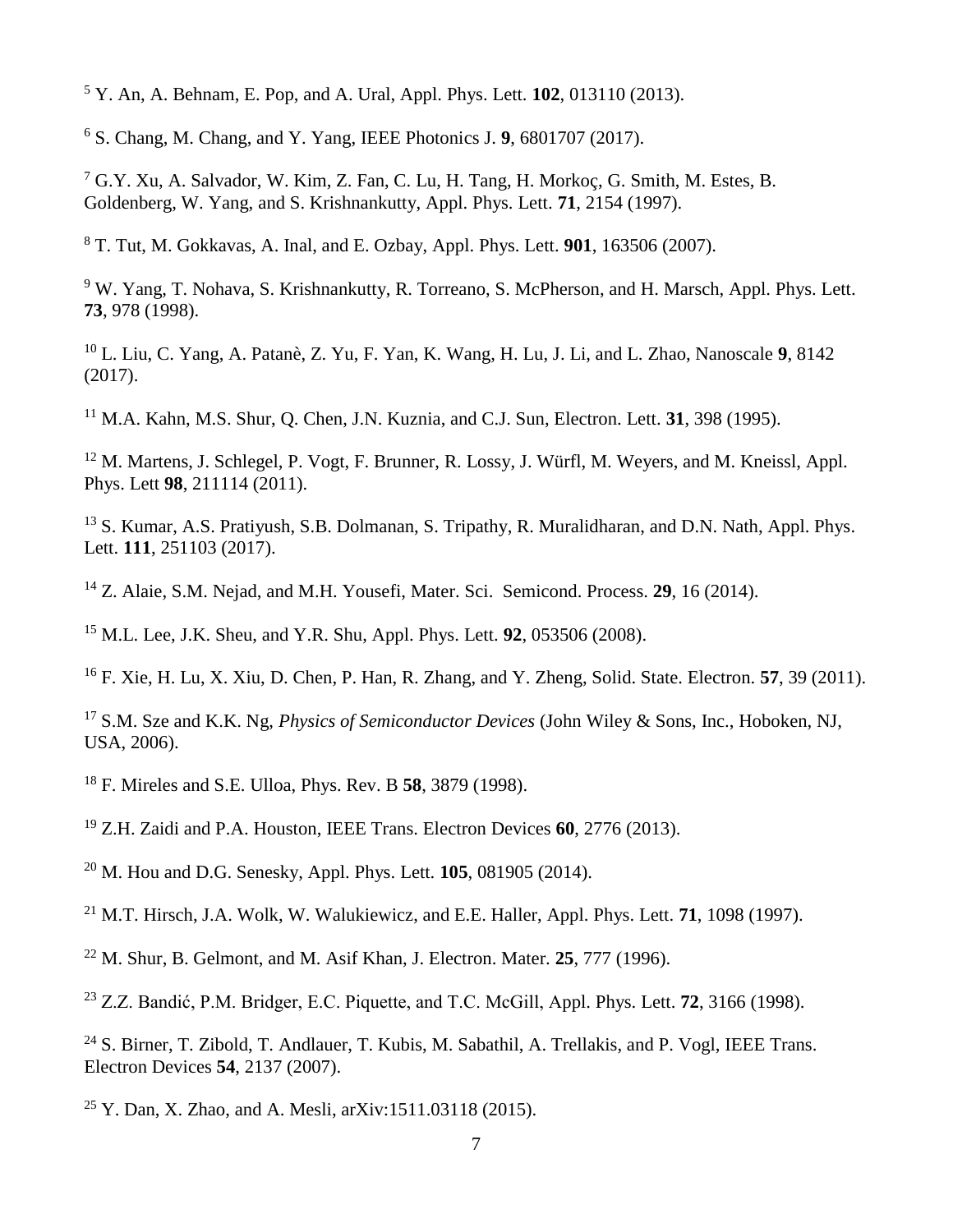|                 | Responsivity | <b>NPDR</b>        | UV/VIS          | Bias Voltage |                                     |
|-----------------|--------------|--------------------|-----------------|--------------|-------------------------------------|
| Detector type   | (A/W)        | (1/W)              | rejection-ratio | (V)          | References                          |
| <b>MSM</b>      | 3.1          | $3x10^{12}$        | $10^{5}$        | 10           | Chang <i>et al.</i> <sup>6</sup>    |
| $p-i-n$ diode   | 0.15         | $2x10^9$           | $10^3$          | 10           | Xu et al. <sup>7</sup>              |
| Avalanche       | 0.13         | $2x10^{10}$        | 10 <sup>4</sup> | 20           | Tut et al. <sup>8</sup>             |
| Phototransistor | 50,000       | $5x10^{14}$        | $10^{8}$        | 3            | Yang et al. <sup>9</sup>            |
| Photoconductor  | 13,000       | $4x10^{8}$         | 10 <sup>2</sup> | 1            | Liu et al. $10$                     |
| <b>HEMT</b>     | 3.000        | $2x10^6$           | $10^{3}$        | 10           | Khan et al. $^{11}$                 |
| Meander         | 10,000       | $8x10^{12}$        | 10 <sup>4</sup> | 5            | Martens <i>et al.</i> <sup>12</sup> |
| Sliced-HEMT     | 33           | $1 \times 10^{12}$ | $10^3$          | 5            | Kumar et al. $^{13}$                |
| 2DEG IDT        | 7,800        | $6x10^{14}$        | 10 <sup>6</sup> | 5            | This work                           |

TABLE I. Performance of various photodetector architectures demonstrated in GaN



FIG. 1. (a) Schematic illustration of material stack. (b) Optical microscope image of fabricated device.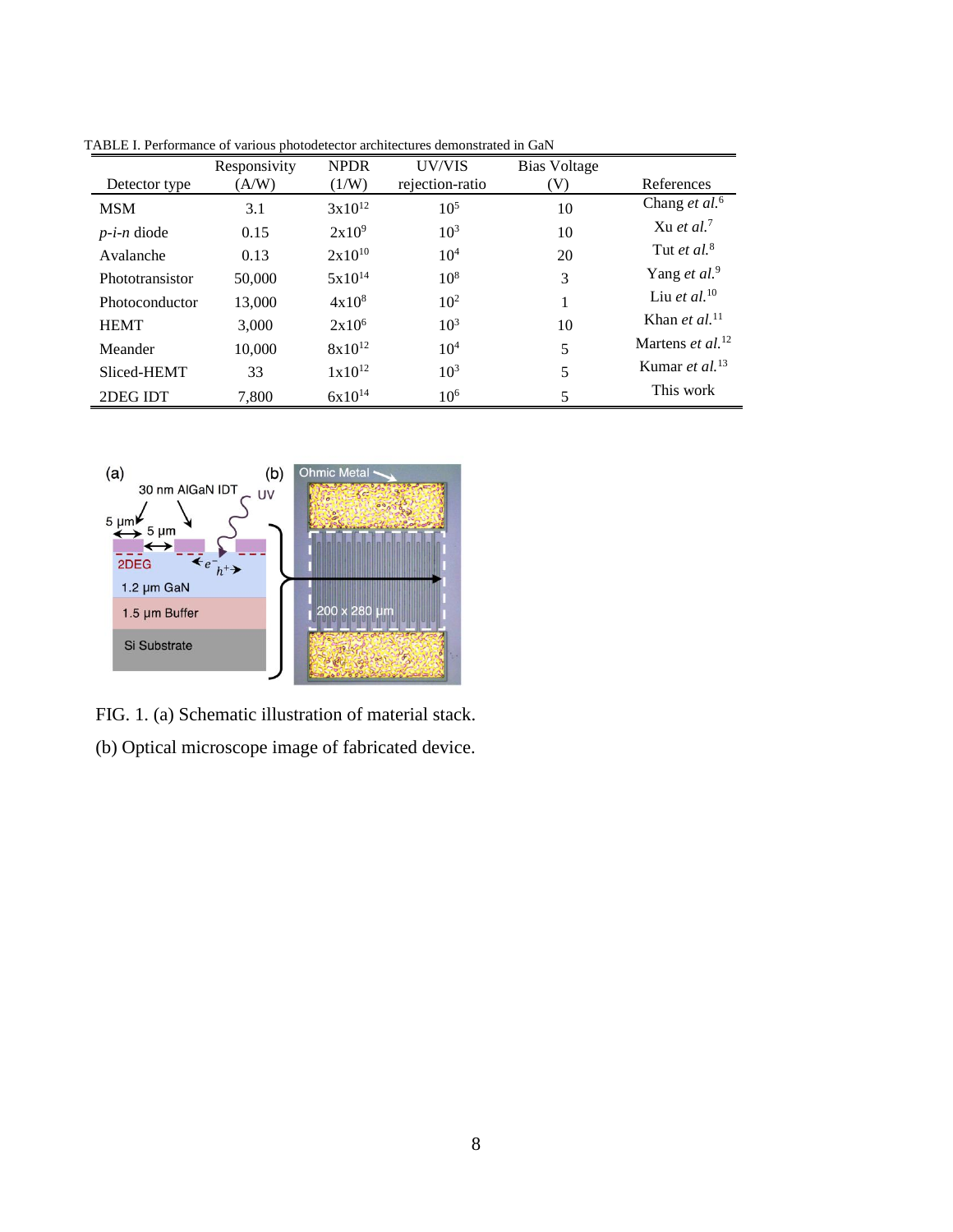

FIG. 2. (a) UV photoresponse of characteristic 2DEG-IDT and MSM devices exposed to 1.5  $mW/cm<sup>2</sup>$  UV power. (b) Responsivity as a function of incident power, with the responsivity corresponding to 100% Q.E. labelled. Measurements below  $0.010 \text{ mW/cm}^2$  were performed using Setup II, those above 0.010 mW/cm<sup>2</sup> were performed with Setup I. (c) Transient measurement of 2DEG-IDT response to 0.17 mW/cm<sup>2</sup> 365 nm illumination chopped at 5 Hz, measured in Setup I. (d) Responsivity vs. wavelength, measured in Setup II. Measurements in  $(b, c, d)$  were at a bias voltage of 5 V.